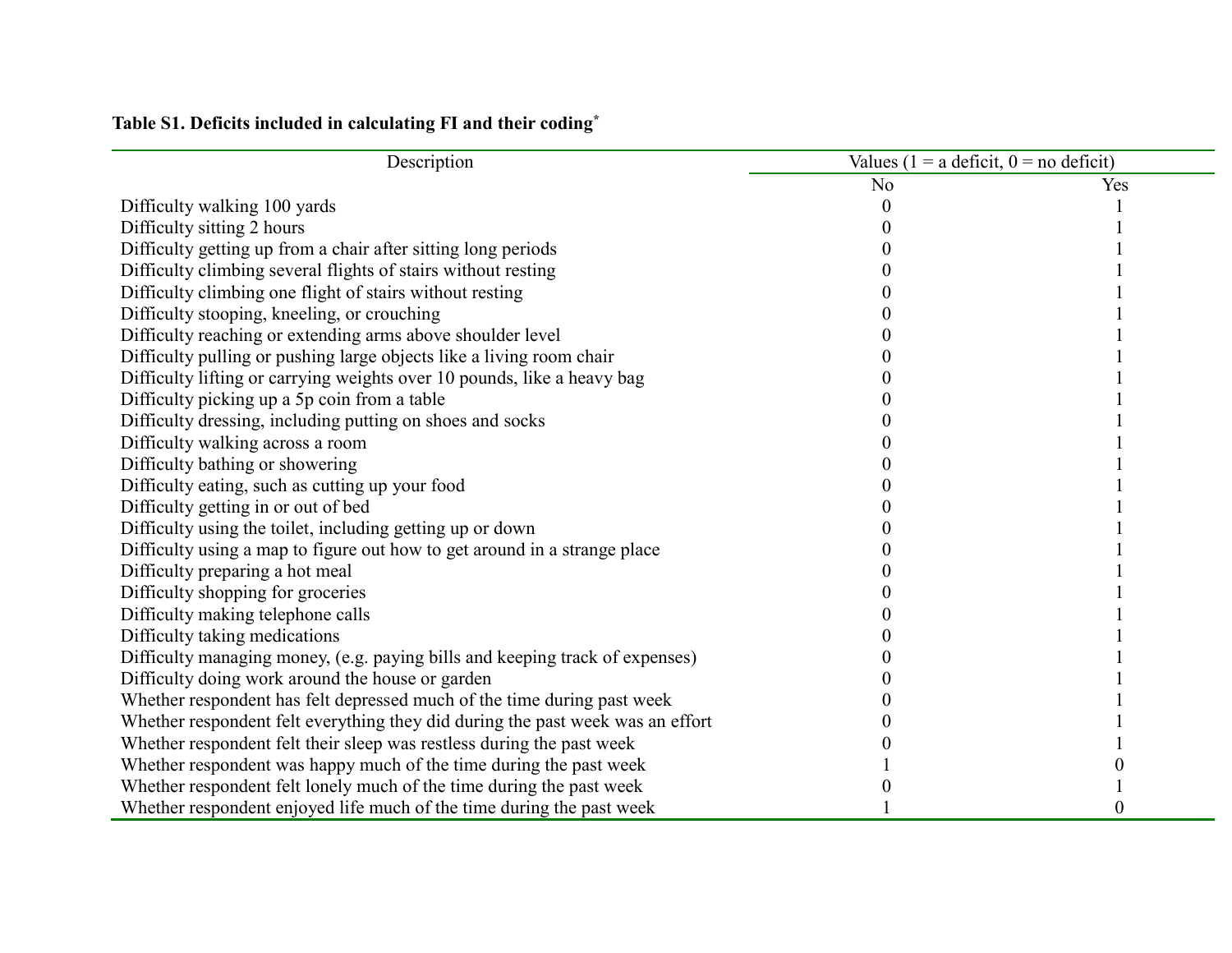| Whether respondent felt sad much of the time during the past week            |                  | 0               |      |                 |                 |                 |
|------------------------------------------------------------------------------|------------------|-----------------|------|-----------------|-----------------|-----------------|
| Whether respondent could not get going much of the time during the past week |                  |                 |      |                 |                 |                 |
| High blood pressure or hypertension (self-reported)                          |                  |                 |      |                 |                 |                 |
| Angina (self-reported)                                                       |                  |                 |      |                 |                 |                 |
| Heart attack (including myocardial infarction or coronary thrombosis) (self- |                  | 0               |      |                 |                 |                 |
| reported)                                                                    |                  |                 |      |                 |                 |                 |
| Congestive heart failure (self-reported)                                     |                  | 0               |      |                 |                 |                 |
| An abnormal heart rhythm (self-reported)                                     |                  |                 |      |                 |                 |                 |
| Diabetes or high blood sugar (self-reported)                                 |                  |                 |      |                 |                 |                 |
| A stroke (cerebral vascular disease) (self-reported)                         |                  |                 |      |                 |                 |                 |
| Chronic lung disease such as chronic bronchitis or emphysema (self-reported) |                  |                 |      |                 |                 |                 |
| Asthma (self-reported)                                                       |                  |                 |      |                 |                 |                 |
| Arthritis (including osteoarthritis, or rheumatism) (self-reported)          |                  |                 |      |                 |                 |                 |
| Osteoporosis, sometimes called thin or brittle bones (self-reported)         |                  |                 |      |                 |                 |                 |
| Cancer or a malignant tumour (excluding minor skin cancers) (self-reported)  |                  |                 |      |                 |                 |                 |
| Parkinson's disease (self-reported)                                          |                  |                 |      |                 |                 |                 |
| Any emotional, nervous or psychiatric problems (self-reported)               |                  |                 |      |                 |                 |                 |
| Alzheimer's disease (self-reported)                                          |                  | $\theta$        |      |                 |                 |                 |
| Dementia, organic brain syndrome, senility or any other serious memory       |                  | 0               |      |                 |                 |                 |
| impairment (self-reported)                                                   |                  |                 |      |                 |                 |                 |
| Whether respondent has fallen down at all /last year /last 2years            |                  | 0               |      |                 |                 |                 |
| Whether respondent has fractured hip ever /in last 2 years                   |                  |                 |      |                 |                 |                 |
| Whether respondent has had joint replacement ever                            |                  |                 |      |                 |                 |                 |
| Whether respondent has had pain whilst walking                               |                  |                 |      |                 |                 |                 |
| Identify today's date: day of month                                          |                  |                 |      |                 |                 |                 |
| Identify today's date: month                                                 |                  |                 |      |                 |                 |                 |
| Identify today's date: year                                                  |                  |                 |      |                 |                 |                 |
| Identify the day of the week                                                 |                  |                 |      |                 | $\theta$        |                 |
|                                                                              | 1 <sup>st</sup>  | 2 <sup>nd</sup> |      | 3 <sup>rd</sup> | 4 <sup>th</sup> | 5 <sup>th</sup> |
| Delayed word recall (sample organised into quintiles)                        | $\boldsymbol{0}$ | 0.25            |      | 0.5             | 0.75            |                 |
| Immediate word recall (sample organised into quartiles)                      | $\theta$         | 0.3             |      | 0.6             |                 |                 |
|                                                                              | Excellent        | Very            | Good | Fair            | Poor            | <b>Blind</b>    |
|                                                                              |                  | good            |      |                 |                 |                 |